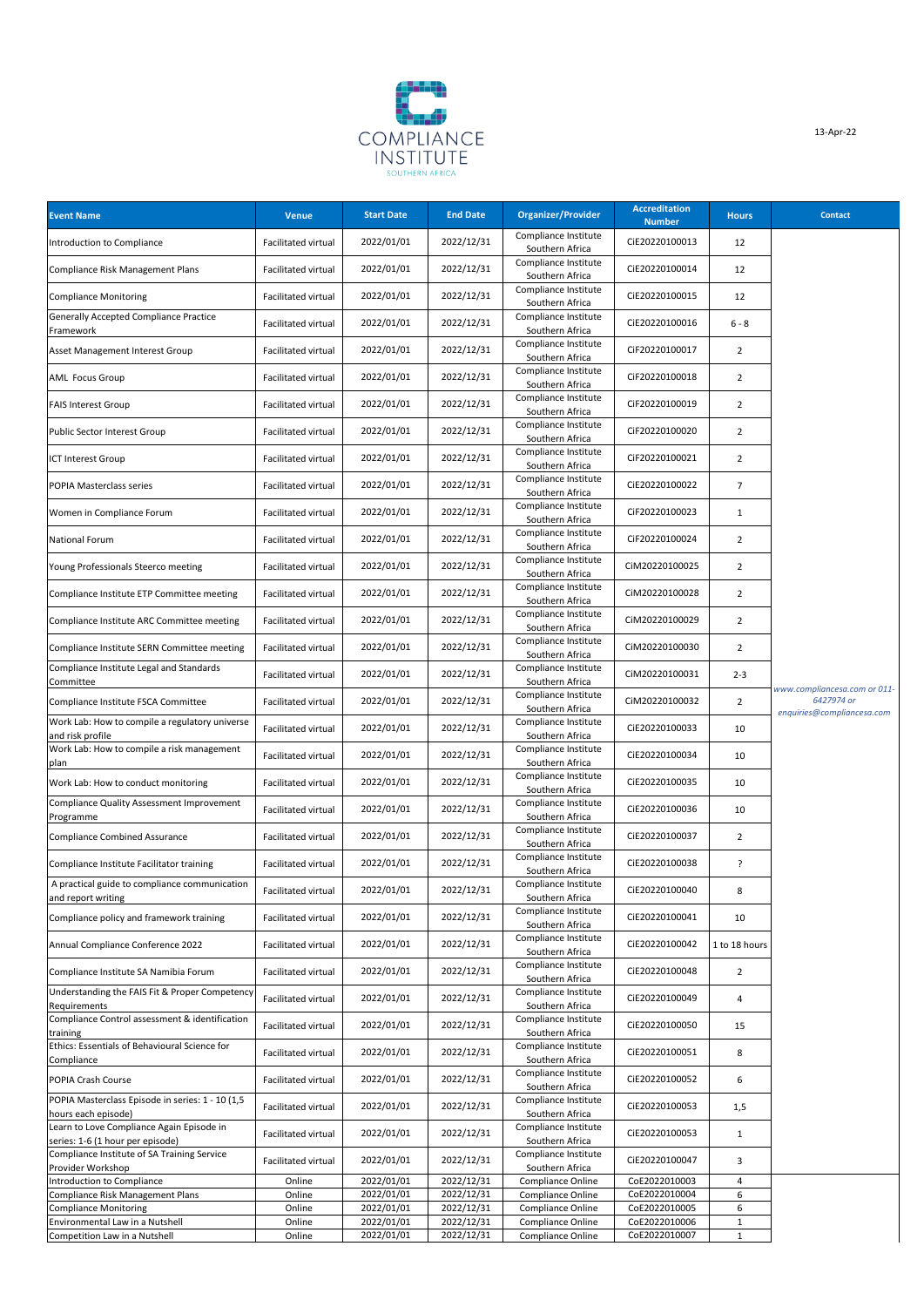

| <b>Event Name</b>                                                                         | <b>Venue</b>                  | <b>Start Date</b> | <b>End Date</b> | Organizer/Provider     | <b>Accreditation</b><br><b>Number</b> | <b>Hours</b>   | <b>Contact</b>             |
|-------------------------------------------------------------------------------------------|-------------------------------|-------------------|-----------------|------------------------|---------------------------------------|----------------|----------------------------|
| Consumer Protection Act (CPA)                                                             | Online                        | 2021/05/01        | 2022/04/30      | Compliance Online      | CoE2021050006                         | 8              |                            |
| Ethics in the Workplace                                                                   | Online                        | 2021/05/01        | 2022/04/30      | Compliance Online      | CoE2021050007                         | 3              |                            |
| Financial Intelligence Centre Act (FICA)                                                  | Online                        | 2021/05/01        | 2022/04/30      | Compliance Online      | CoE2021050008                         | $\mathbf{1}$   |                            |
| King IV and Corporate Governance                                                          | Online                        | 2021/05/01        | 2022/04/30      | Compliance Online      | CoE2021050009                         | $\overline{2}$ |                            |
| National Credit Act (NCA)                                                                 | Online                        | 2021/05/01        | 2022/04/30      | Compliance Online      | CoE20210500010                        | 1              | www.complianceonline.co.za |
| Occupational Health and Safety Act                                                        | Online                        | 2021/05/01        | 2022/04/30      | Compliance Online      | CoE20210500011                        | 3              |                            |
| Protection of Personal Information Act (POPIA)<br>with reference to the GDPR requirements | Online                        | 2021/05/01        | 2022/04/30      | Compliance Online      | CoE20210500012                        | $\overline{2}$ |                            |
|                                                                                           |                               |                   |                 |                        |                                       |                |                            |
| Social Media in the Workplace                                                             | Online                        | 2021/05/01        | 2022/04/30      | Compliance Online      | CoE20210500013                        | $\overline{2}$ |                            |
| Anti-Bribery and Corruption                                                               | Online                        | 2021/05/01        | 2022/04/30      | Compliance Online      | CoE20210500014                        | $\overline{2}$ |                            |
| Compliance during COVID19                                                                 | online                        | 2021/06/01        | 2022/05/31      | Compliance Online      | CoE20210600016                        | $\mathbf{1}$   |                            |
| Companies Act and Directors' Duties                                                       | online                        | 2021/07/01        | 2022/06/30      | Compliance Online      | CoE20210700017                        | $\mathbf{1}$   |                            |
| POPIA in a nutshell                                                                       | Online                        | 2021/11/01        | 2022/10/31      | Compliance Online      | CoE20211100017                        | 1              |                            |
| POPIA for IT                                                                              | Online                        | 2021/11/01        | 2022/10/31      | Compliance Online      | CoE20211100018                        | 3              |                            |
| Anti-money laundering (FICA online testing)                                               | Online                        | 2022/05/01        | 2023/04/30      | Compliserve            | CsE2022050001                         | 4              | www.compliserve.co.za      |
| FICA compliance 2021                                                                      | Facilitated online            | 2021/08/01        | 2022/07/31      | <b>Crux Consulting</b> | CrCR2021080001                        | $\mathbf{1}$   | www.cruxconsulting.co.za   |
| FAIS AWARENESS TRAINING WORKSHOP                                                          | Online /facilitated           | 2021/07/01        | 2022/06/30      | eComply                | eCE2021070002                         | $\overline{4}$ |                            |
| FICA AWARENESS TRAINING WORKSHOP                                                          | Online /facilitated           | 2021/07/01        | 2022/06/30      | eComply                | eCE2021070003                         | $\overline{2}$ |                            |
| RE1 REGULATORY EXAMINATION PREPARATION<br>WORKSHOP FOR FSPs AND KEY INDIVIDUALS           | Online                        | 2021/07/01        | 2022/06/30      | eComply                | eCE2021070004                         | 4              | www.ecomply.co.za          |
| RE3 REGULATORY EXAMINATION PREPARATION<br><b>WORKSHOP</b>                                 | Online /facilitated           | 2021/07/01        | 2022/06/30      | eComply                | eCE2021070005                         | 4              |                            |
| POPIA Information Officer Awareness Workshop                                              | Facilitated online            | 2021/06/01        | 2022/05/31      | e-Comply               | eCE2021060001                         | $\overline{2}$ |                            |
| POPIA Awareness Workshop                                                                  | Facilitated online            | 2021/06/01        | 2022/05/31      | e-Comply               | eCE2021070006                         | $\overline{2}$ |                            |
| Advice and Intermediary Services in terms of FAIS                                         | Online                        | 2021/06/01        | 2022/05/31      | Growth in Motion       | GiE2021060005                         | $\overline{2}$ |                            |
| <b>Disclosure Requirements</b>                                                            | Online                        | 2021/06/01        | 2022/05/31      | Growth in Motion       | GiE2021060006                         | $\overline{2}$ |                            |
| Representatives under Supervision                                                         | Online                        | 2021/06/01        | 2022/05/31      | Growth in Motion       | GiE2021060007                         | 3              |                            |
| Debarment                                                                                 | Online                        | 2021/06/01        | 2022/05/31      | Growth in Motion       | GiE2021060008                         | $\overline{2}$ |                            |
| The Role of the Key Individual                                                            | Online                        | 2021/06/01        | 2022/05/31      | Growth in Motion       | GiE2021060009                         | 3              |                            |
| <b>Ethical Decision Making</b>                                                            | Online                        | 2021/08/01        | 2022/07/31      | Growth in Motion       | GiE20210800010                        | $\overline{2}$ |                            |
| Understanding the<br>needs analysis                                                       | Online                        | 2021/08/01        | 2022/07/31      | Growth in Motion       | GiE20210800011                        | 3              |                            |
| <b>Telephone Etiquette</b>                                                                | Online                        | 2021/08/01        | 2022/07/31      | Growth in Motion       | GiE20210800012                        | $\overline{2}$ |                            |
| Remote Sales                                                                              | Online                        | 2021/08/01        | 2022/07/31      | Growth in Motion       | GiE20210800013                        | $\overline{2}$ |                            |
| Handling Pressure and Digital Fatigue                                                     | Online                        | 2021/08/01        | 2022/07/31      | Growth in Motion       | GiE20210800014                        | 3              |                            |
| Salespeople and Client Characteristics                                                    | Online                        | 2021/08/01        | 2022/07/31      | Growth in Motion       | GiE20210800015                        | $\overline{2}$ |                            |
| Prospecting                                                                               | Online                        | 2021/08/01        | 2022/07/31      | Growth in Motion       | GiE20210800016                        | $\overline{2}$ | www.growthinmotion.co.za   |
| Business Ethics - A guide to professionals                                                | Online                        | 2021/08/01        | 2022/07/31      | Growth in Motion       | GiE20210800017                        | 3              |                            |
| Diversity and Inclusion                                                                   | Online                        | 2021/08/01        | 2022/07/31      | Growth in Motion       | GiE20210800018                        | 3              |                            |
| FAIS Regulatory Exam Preparation Workshop RE                                              | Online                        | 2021/08/01        | 2022/07/31      | Growth in Motion       | GiE20210800019                        | 6              |                            |
| FAIS Regulatory Exam Preparation Workshop RE                                              | Online                        | 2021/08/01        | 2022/07/31      | Growth in Motion       | GiE20210800020                        | $\overline{7}$ |                            |
| FAIS Regulatory Exam Preparation Workshop RE                                              | Online                        | 2021/08/01        | 2022/07/31      | Growth in Motion       | GiE20210800021                        | 14             |                            |
| <b>Countering Fraud</b>                                                                   | Facilitated online            | 2022/02/01        | 2023/01/31      | Growth in Motion       | GiE2022010001                         | $\overline{2}$ |                            |
| <b>Time Management</b>                                                                    | Online                        | 2021/11/01        | 2022/10/31      | Growth in Motion       | GiE20211100023                        | $\overline{2}$ |                            |
| <b>Stress Management</b>                                                                  | Online                        | 2021/11/01        | 2022/10/31      | Growth in Motion       | GiE20211100024                        | $\overline{2}$ |                            |
| Power of Habit                                                                            | Face to face /<br>Virtual     | 2022/01/01        | 2022/12/31      | Human Edge             | HeE2022010002                         | 8 to 9         |                            |
| Power of Habit                                                                            | eLearning                     | 2022/01/01        | 2022/12/31      | Human Edge             | HeE2022010003                         | 4 to 6         |                            |
| <b>Change Anything</b>                                                                    | Face to face /<br>Virtual     | 2022/03/01        | 2023/02/28      | Human Edge             | HeE2022010001                         | 15 to 16       |                            |
| Crucial Conversations for Mastering Dialogue (pre                                         | Face to face /<br>Virtual     | 2021/11/01        | 2022/10/31      | Human Edge             | HeE2021110002                         | 15 or 16       |                            |
| Crucial Conversations for Mastering Dialogue (pre                                         | eLearning                     | 2021/11/01        | 2022/10/31      | Human Edge             | HeE2021110004                         | 6 to 8         | www.humanedge.co.za        |
| Crucial Conversations for Mastering Dialogue Add                                          | Face to face /<br>Virtual     | 2021/11/01        | 2022/10/31      | Human Edge             | HeE2021110005                         | 8 to 9         |                            |
| Crucial Conversations for Accountability                                                  | Face to face /<br>Virtual     | 2021/11/01        | 2022/10/31      | Human Edge             | HeE2021110007                         | 15 or 16       |                            |
| Crucial Conversations for Accountability Add On                                           | Face to face /<br>Virtual     | 2021/11/01        | 2022/10/31      | Human Edge             | HeE2021110009                         | 8 to 9         |                            |
| Influencer   The New Science of Leading Change                                            | Face to face /<br>Virtual     | 2021/11/01        | 2022/10/31      | Human Edge             | HeE20211100011                        | 15 or 16       |                            |
| Fit and Proper BN194 training for Key Individuals                                         | Facilitated or e-<br>learning | 2021/11/01        | 2022/10/31      | Moonstone              | MoE2021110006                         | $\overline{7}$ |                            |
| Basic Compliance for your Practice                                                        | eLearning                     | 2022/01/28        | 2023/01/27      | Moonstone              | MoE2022010001                         | 6              |                            |
| Supervision requirements FAIS Notice 86 of 2018                                           | eLearning                     | 2022/01/28        | 2023/01/27      | Moonstone              | MoE2022010002                         | 6              | www.moonstone.co.za        |
| Compliance Practice Legislation                                                           | eLearning                     | 2022/01/28        | 2023/01/27      | Moonstone              | MoE2022010003                         | 6              |                            |
| The Expense of Customer Care                                                              | Online                        | 2022/04/13        | 2023/04/12      | Plumbline              | PLE2022040001                         | $\overline{2}$ |                            |
|                                                                                           |                               |                   |                 |                        |                                       |                |                            |

13-Apr-22